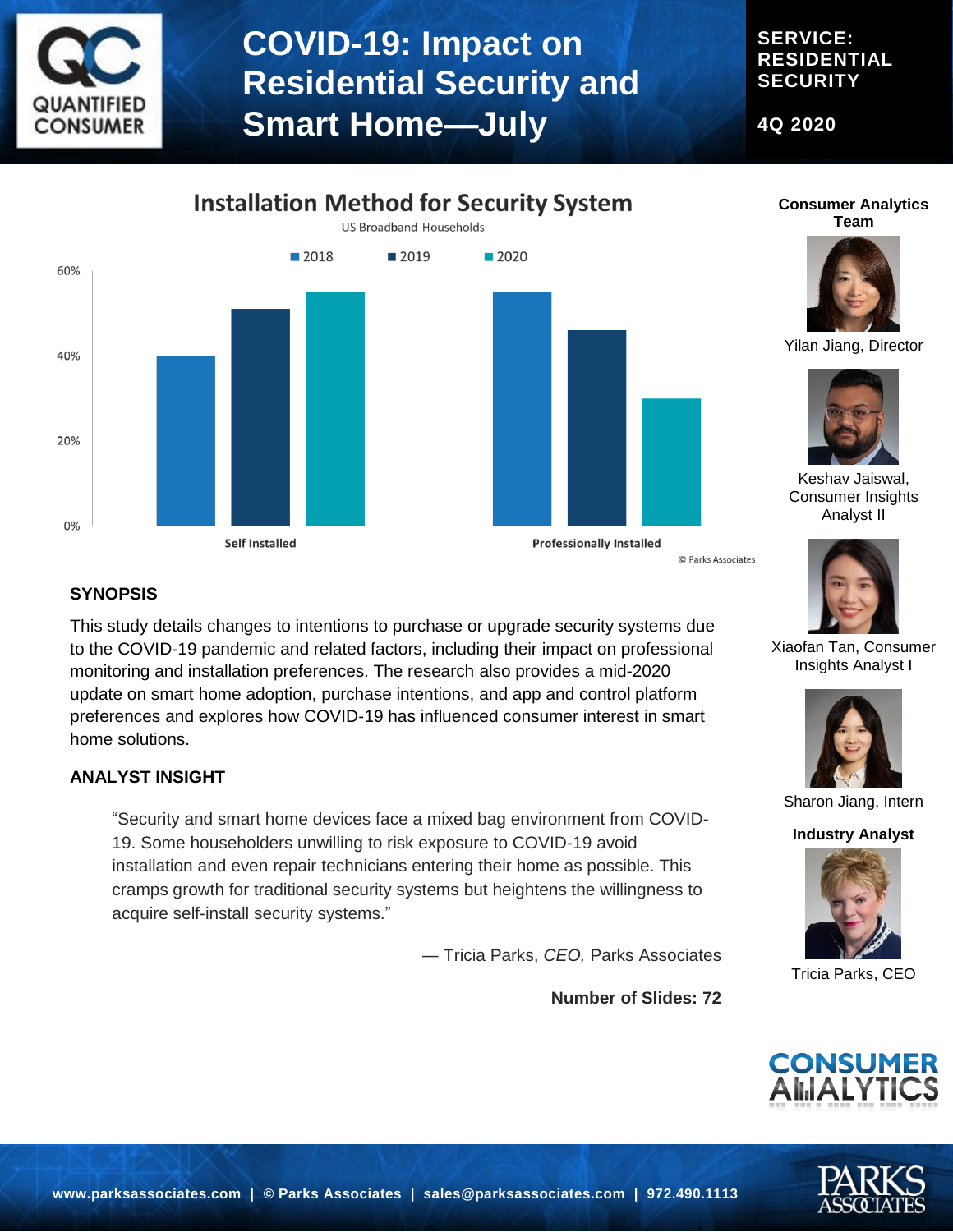

### **SERVICE: RESIDENTIAL SECURITY**

**4Q 2020**

# **CONTENTS**

**Research Summary**

**Survey Methodology**

### **Industry Insight**

- Known COVID-19 Patients by Security System Ownership Segments
- Technology Adoption for Security System Owners
- Security System Owners & Intenders are Target Markets for Smart Home & Technology in COVID Time
- Anticipated Increase in Household Spending by Security System Ownership **Segments**
- Installation Method for Security System Acquired with 12 Months
- Likelihood of Starting A Home Improvement Project in Next 6 months
- Intentions to Purchase Smart Home Device in Next 12 Months

### **Security System Basics in US**

- Security System Ownership Segments
- Home Security System Ownership in US Broadband Households
- Home Security System Monitoring
- Interactive Systems Among Home Security Households
- Age of Home Security System
- Length of Continuous Subscription to Professional Monitoring Services
- New Professional Monitoring Services Customers: Self Installation vs. Professional Installation

### **Demographics, Anticipated Changes to Systems by Owners and the Influence of COVID-19**

- Demographic Breakdown of Security System Ownership Segments
- Known COVID-19 Patients by Security System Ownership Segments
- Likelihood of Making Change to Home
- Effects of COVID-19 Crisis on Home Improvements by Security System Ownership Segments
- Anticipated Increase in Household Spending by Security System Ownership **Segments**
- Consumer Attitudes Regarding COVID-19 Crisis by Security System Ownership **Segments**
- Expected Spending Changes in July/August by Security System Ownership Segments
- Professionally Monitored Households Likelihood of Making Changes to Security Systems
- Changes to Pro Monitored Security Systems Influenced by COVID-19 Pandemic
- Security Solutions in Homes by High Likelihood of Making Changes to Security System
- Incentives That May Reduce Professional Monitoring Churn Rate
- Payment Relief Offered by Professional Monitoring Service due to COVID-19
- Respondents Taking Advantage of Payment Relief Plans by Professional Monitoring Service Providers
- Payment Relief Offered by Professional Monitoring Service due to COVID-19 by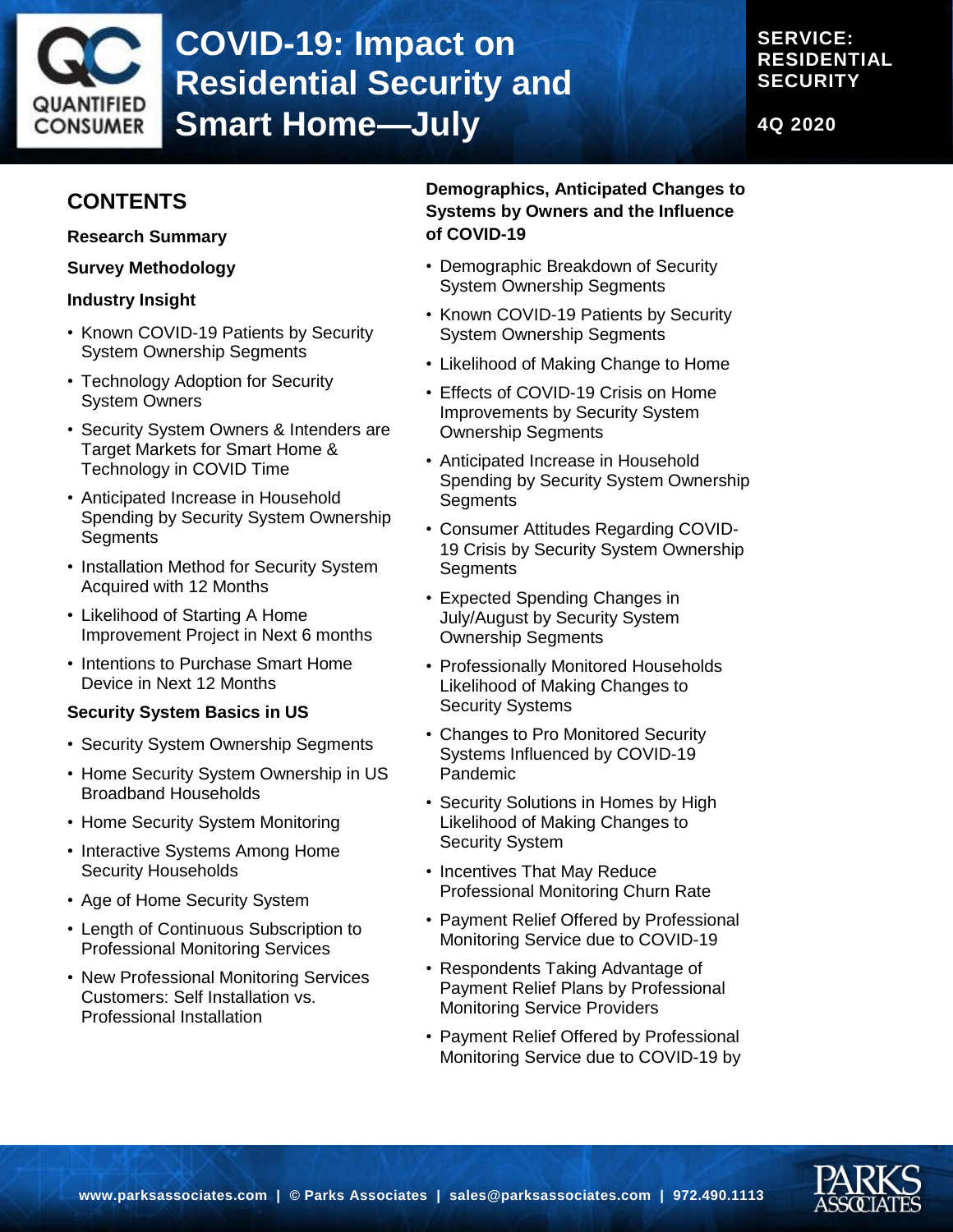

## **SERVICE: RESIDENTIAL SECURITY**

**4Q 2020**

High Likelihood of Making Changes to Security System

### **Security System Intention & Segments**

- Security System Intenders
- High Likelihood of Making Security-Related Purchases
- High Likelihood of Switching or Subscribing to Professional Monitoring
- Demographic Breakdown of Security System Intenders
- Housing Profile of Security System **Intenders**
- Security System Purchase Preference
- Current security system owners compared to current security system intenders

### **Security & COVID-19 Concerns**

- Consumer Attitudes
- Satisfaction with Handling of COVID-19 Crisis by Service Providers
- High Satisfaction with Security Provider Handling of COVID-19 by Top 10 Security Providers
- Satisfaction with Service Provider's COVID-19 Precautions
- Expected Lasting Changes Due to COVID-19
- COVID-19 Impact on Interest in Smart Home Solutions
- COVID-19 Impact on Interest in Smart Home Solutions, Cont'd.
- High Likelihood of Making Changes to Security System by Consumer Attitudes
- % of Households with Strong Concerns during COVID-19 by Security Segments
- COVID-19 Conditions Affecting Consumers Spending by Security System Ownership Segments
- COVID-19 Impact on Home Improvement Projects

#### **Smart Home Basics**

- Smart Home Device Ownership
- Overall Smart Home Device Ownership by Security System Ownership **Segments**
- Smart Lighting/Power Devices **Ownership**
- Smart Energy & Misc. Device Ownership
- Smart Safety & Security Device **Ownership**
- Smart Access Device Ownership by Security System Ownership
- Smart Home Device Purchase Intention by Expected Home Changes
- Smart Home Device Purchase Intentions
- Overall Smart Home Device Purchase Intention by Security System Ownership **Segments**
- Smart Access Device Purchase Intention by Security System Ownership

### **Appendix**

- Defining Heads of Broadband **Households**
- Reading Parks Associates Charts